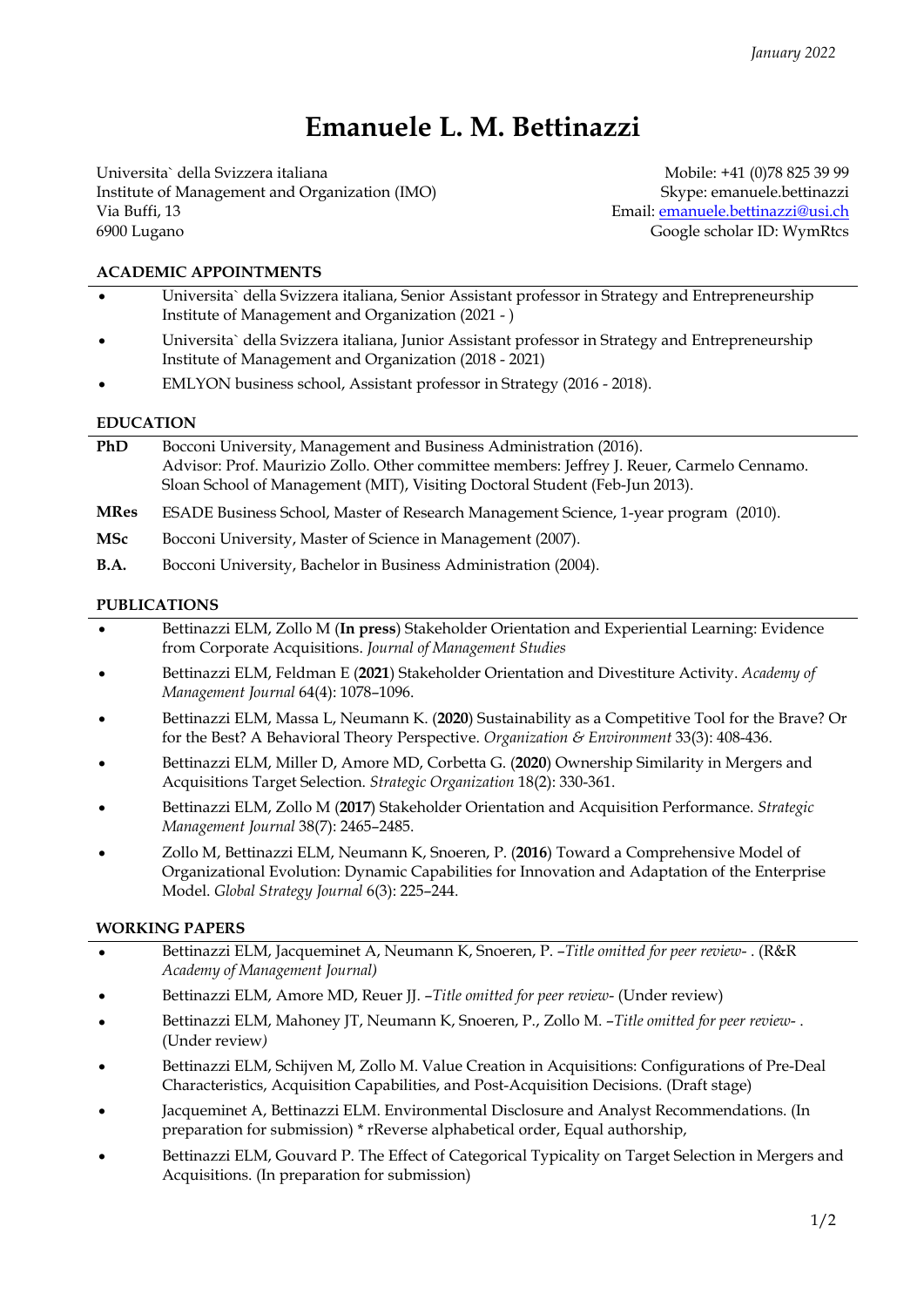## **INSTITUTIONAL REPONSIBILIBILITIES**

- **•** Coordinator of the Ph.D. programme in Management at USI (since 2020)
- **•** Member of the Dean's search committee at USI (2020)
- **•** Member of the Bachelor commission at USI (2019-2020)
- **•** Member of the hiring committee of the junior position in Organization Theory at USI (2019).
- **•** (Co-)Organizer of the 4th "Lugano Conference On Organizations" at USI (2019)
- **•** Organizer of the IMO's Morse Research Seminar Series at USI (2018-2020)
- **•** (Co-)Coordinator of the junior hiring process in the S&O department at EMLYON (2017).
- **•** (Co-)Coordinator of the STORM research seminars at EMLYON (2016-2017).

## **SUPERVISION ACTIVITY**

- **•** Ph.D. Students:
	- Supervisor of Ana Kurtanidze  $2<sup>nd</sup>$  year (USI)
	- Co-supervisor of Rajiv Dhoubadel, (till 2018), 3<sup>rd</sup> year (EMLYON).
	- Committee member of Laura Dupin (till 2018), 3rd year (EMLYON).
- **•** Master students supervisor or co-supervisor for ~ 15 students of the USI's Master in Management

## **GRANTS, SCHOLARSHIPS, and AWARDS**

- **•** Swiss National Science Foundation (Div I) research project, Grant no 192427, CHF 343,050 "The relational antecedents of corporate development behavior" (2020 –).
- **•** Ranked top 1% by the last issue (2014-2018) of the Forschungsmonitor Ranking for A+ publications, and top 5% for A+ and A publications.
- **•** One-year competitive research grant at Bocconi University (2015-2016).
- **•** Full scholarship for the Ph.D. program at Bocconi University (2010-2015).

## **TEACHING ACTIVITY**

#### **• Universita` della Svizzera italiana (USI)**

- *MSc program,* Corporate strategy (Since 2021)
- *MSc program,* Mergers and Acquisitions (since 2018)
- *MSc program,* Research methods (2018-2021)
- *MSc program*, Field Projects (since 2018).
- *Ph.D. Program,* Job market boot-camp (2019)
- **• EMLYON Business School** 
	- *Ph.D. program* Getting ready for the job market (2017)
	- *Ph.D. program* Know your classics (2017).
	- *MSc program,* Strategic Management (2016-2018)
	- *MSc program,* RECAPS (Research methods course) (2016-2018)
- **• Bocconi University** 
	- *Bachelor program,* Management (2013-2015)
	- *MBA and Master program,* Corporate Development (2011-2015), teaching assistantship

#### **MEMBERSHIPS IN EDITORIAL BOARDS AND REVIEWING ACTIVITY**

- **•** Member of the Editorial Board of *Strategic Management Journal* (since 2018).
- **•** Member of the Editorial Board of *Organization & Environment* (since 2016).
- **•** Ad-hoc reviewer for *Journal of Corporate Finance, Journal of International Business Strategy, Journal of Management, Journal of Management Studies, Long Range Planning, M@nagement, Organization Science.*
- **•** Conference reviewer and session chairing: Strategic Management Conference (Since 2014); Academy of Management Conference (Since 2013); EGOS Colloquium (2013 – 2015).